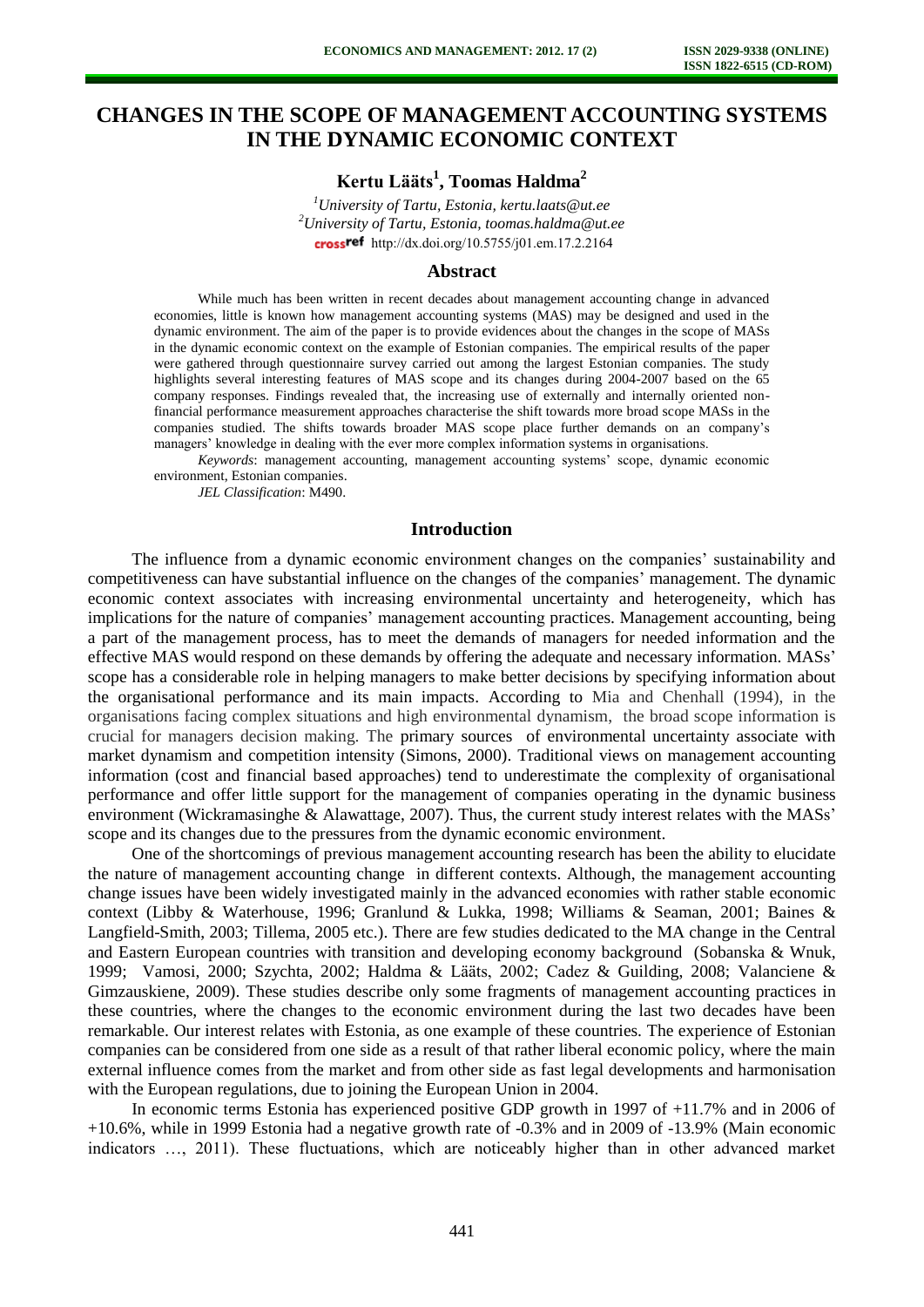economies in Europe, are considered signs of high dynamics in the economic environment suitable for studding management accounting change namely in a dynamic setting.

An important part of management accounting developments associates with the scope of the companies' MASs and its widening. The difficulties caused by environmental dynamism may be lightened by provision of broad scope information (Chenhall & Morris, 1986). However, the research evidence on the management accounting change and its scope in dynamic economic environment is limited. Therefore, the aim of the paper is to provide evidences about the changes in the scope of MASs in the dynamic economic context on the example of Estonian companies. This paper attempts to contribute to the literature in describing the MAS scope changes in the specific context, namely in the dynamic economic context.

The remainder of this paper is structured as follows. The next section reviews management accounting change and MAS scope literature. The subsequent section describes the research method and survey sample. Afterwards the main empirical findings about MAS scope changes in Estonian companies are summarised. Discussion and concluding remarks are outlined in the final section.

### **Theoretical concept of MAS scope**

By the definition MASs are formal, information-based routines and procedures with which to maintain or alter patterns in organisational activities (Simons, 2000). MASs include information based on processes and procedures that managers require in their activities: in planning, organising, decision-making and controlling. All these activities have short- or long-run effects on organisational performance. Thus, as stressed by Ferreira and Otley (2009) MASs are generally complex and intertwined systems.

The nature of MAS can be examined applying different design or information aspects. It can be described as by changes appearing within the system or by changes taking place in the use of information delivered by the system. The application of different costing methods, calculation techniques or the implementation of new performance measures or new control systems represent the examples of the first category. Second category concentrates on the utilization of the information for different purposes and managerial activities. The focus of the current study is on MAS design, namely on its scope dimension and its changes. The scope of MAS has been a centre interest of previous management accounting studies (Gordon & Narayanan, 1984; Chenhall & Morris, 1986; Bouwens & Abernethy, 2000; Naranjo-Gil & Hartmann, 2007). We intend to offer additional research evidences about the MAS scope in the specific context, namely in the conditions of dynamic economic environment.

In this paper the nature of MAS has been explained by the scope dimension. According to Chenhall and Morris (1986) the scope of MAS refers to the dimensions of focus, quantification and time horizon. Considering the focus of MAS, than the narrow scope system provides information about the events within the organisation and broad scope system offers information related to the external environment. Dynamic economic environment affects managers' information needs and the development of MAS focus on modern financial and nonfinancial approaches is essential. Regarding the quantification the narrow scope system reflects the traditional financial based information while the broad scope system includes complementary to the traditional financial data the nonfinancial data and modern cost or financial calculations (ABC, EVA, DCF). Time horizon reflects the association with time scale, where narrow scope MAS provides traditionally historical data and broad scope system conveys information with future orientation and offers estimates about the probability of future events occurring. The future orientation and probability estimation issues become increasingly relevant in the conditions of high economic dynamism.

Similar approach has been applied by Bouwens and Abernethy (2000), where they examined the relations between MAS and strategy. MAS is viewed as a continuum with narrow scope at one end and broad scope at the other. Narrow scope information has been linked with traditional accounting systems in that these systems typically are limited to providing information that is internally focused, financial, and historically-based information. Broad-scope information, on the other hand, is information that is also externally focused, non-financial, and future-orientated. In addition, we consider the modification of future orientation sub-dimension into two categories: the short-run and long-run information, where time horizon up to twelve month represents the short-run and over one year the long-run perspective.

We assume that broad scope MAS information will be especially valued in the dynamic economic environment (Mia & Chenhall, 1994). Broad scope MAS allows managers understand the relations between companies' objectives, internal processes and activities, and organisational outcomes. These linkages can help to develop differentiation strategies, as they can deliver feedback on the complex interdependencies between internal operations, market and customer orientation, and company's strategy. Traditional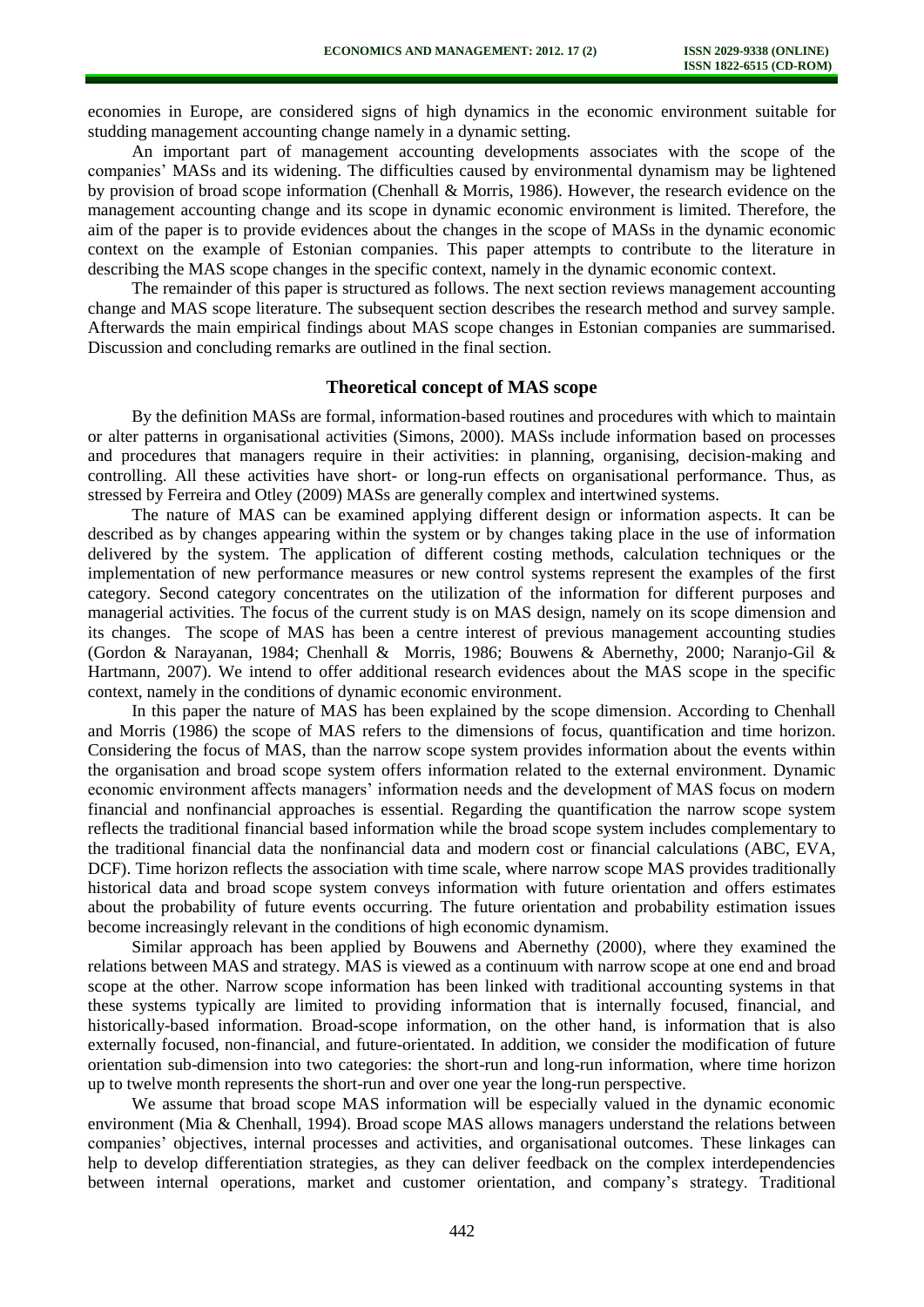financially oriented MA practices, including cost accounting and financial-based performance assessment, do not provide feedback on strategy planning efforts (Wickramasinghe & Alawattage, 2007). In the circumstances of economic recession the importance of budgeting and performance measurement issues have been grown substantially (Van der Stede, 2011). In addition, it has been revealed that the broad use of nonfinancial performance measures has a positive effect on company's performance (Van der Stede *et al.*, 2006).

## **Research method**

The data used in the current study are based on questionnaire survey, which was carried out in year 2007 by the Department of Accounting at University of Tartu. The questionnaire was administered to 140 companies selected from the Business Daily list of largest Estonian companies. These companies were either strategic business units (divisions of larger corporations) or companies in their own right. To develop an accurate mailing list, each company was telephoned and the names and addresses of business units were identified, as well as the name of the most suitable person within each business unit to complete the survey. These were typically financial directors or chief executives. Due to the low response by the first deadline, the companies were contacted again by phone and asked to participate in the survey during additional two weeks period. After these steps we finally succeeded to collect answers from 65 companies (response rate by 46%). The responding companies represented different branches of activity (food and drinks production, wood industry, wholesale, financial services, and others). The demographic features of the companies including industry and size are summarized in Table 1.

| <b>Industry classification</b> | <b>Number of companies</b> |  |
|--------------------------------|----------------------------|--|
| Food and drinks industry       | y                          |  |
| Wood industry                  |                            |  |
| Other manufacturing            | 26                         |  |
| Wholesale                      | 10                         |  |
| Financial services             | 6                          |  |
| Other services                 | 14                         |  |
| <b>Total</b>                   | 65                         |  |
| <b>Total revenue</b>           | <b>Number of companies</b> |  |
| Up to 10million EUR            |                            |  |
| 10 to 50 million EUR           | 40                         |  |
| More than 50 million EUR       | 18                         |  |
| Total                          | 65                         |  |

**Table 1**. Demographic data

Regarding the market environment our analysis revealed, that during studied years for the companies environment has been substantially changed. In 2004, when Estonia joined the EU, 78% of the responding companies defined their market development stage as growing one. After three years, in 2007 only for 23% of these companies the growth stage has changed to a more stable maturity stage and for 55% saw their market growing. We can summarize that during three years the companies did largely move from growth stage towards maturity stage. However, the considerable part of the surveyed companies are still operating in a market development context, which requires more attention on their competitiveness and developments of management decision supporting systems. Also the raised production quality standards entail adoption of a more sophisticated and broader scope MAS (Haldma & Lääts, 2002).

The questionnaire list included items referring to MAS scope. The scope dimensions were classified into the following dimensions: focus, quantification and time horizon. Each of these were divided into the sub-dimensions including specified methods and principles of MAS. The respondents were asked to indicate their usage of the listed scope sub-dimensions on a seven-point Likert scale ranging from 1 (not used at all) to 7 (very intensive usage) at the year 2007 and three years ago in 2004. By focusing on the mean values we analysed the changes in the use of the listed MAS methods and principles between studied years. The questionnaire findings are accompanied with more recent field study results on management accounting information usage in management processes during economic recession period, based on the investigation conducted by Vadi et al (2011), which involved 198 Estonian companies and on the investigation (see Varblane et al., 2011) carried out in 100 Estonian machinery companies. In-depth analysis in both studies has been conducted via interviews with CEOs and CFOs.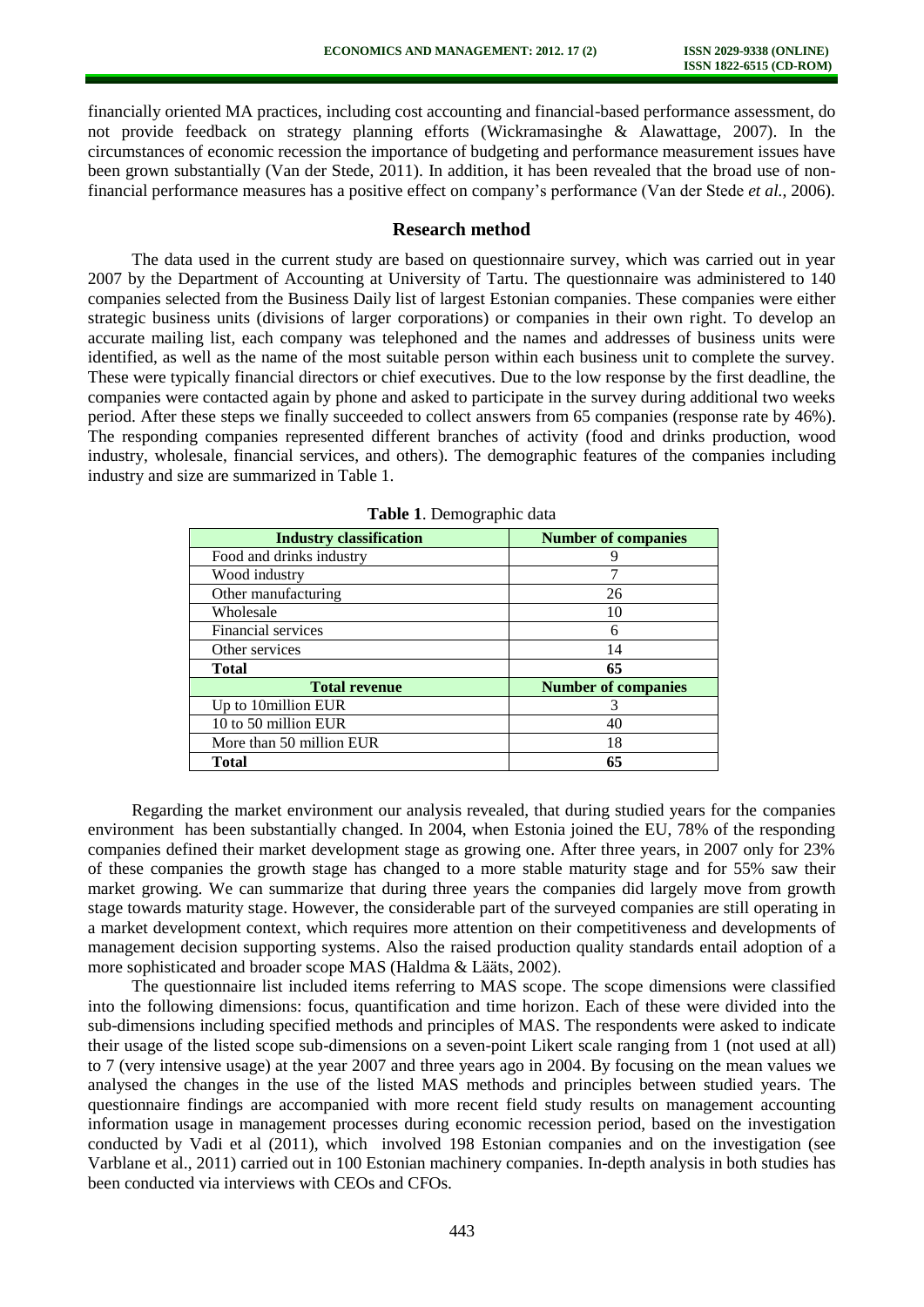# **Empirical findings**

In the current study the MAS scope was analysed by its focus, quantification and time horizon. Table 2 summarises the applied methods and principles in 2007 and 2004 categorised by these three MAS scope dimensions.

| <b>Table 2.</b> Means of the applied methods and principles in 2007 and 2004 |
|------------------------------------------------------------------------------|
| categorised by MAS scope dimensions                                          |

| <b>MAS Scope sub-dimension</b>                                                | <b>Applied method/principle</b>                  | 2007 | 2004 |
|-------------------------------------------------------------------------------|--------------------------------------------------|------|------|
| <b>Focus</b> (internal-external)                                              |                                                  |      |      |
| Internal                                                                      | Cost budgeting                                   | 6,22 | 5,65 |
| Internal                                                                      | Variable and fixed costs separation              | 5,98 | 5,58 |
| Internal/External                                                             | Key performance indicators                       | 5,82 | 5,06 |
| Internal                                                                      | Direct costing                                   | 5,71 | 5,14 |
| Internal                                                                      | Contribution margin analyse of products/services | 5,20 | 4,32 |
| Internal                                                                      | Contribution margin analyse of business units    | 4,20 | 3,48 |
| External                                                                      | Contribution margin analyse of customer groups   | 4,06 | 3,17 |
| Internal                                                                      | Full costing                                     | 3,03 | 2,43 |
| Internal/External                                                             | Balanced scorecard (BSC)                         | 2,89 | 2,20 |
| Quantification (traditional financial -<br>modern financial, non-financial)   |                                                  |      |      |
| Traditional financial                                                         | Revenue                                          | 6,60 | 6,48 |
| <b>Traditional financial</b>                                                  | Net income                                       | 6,34 | 6,20 |
| <b>Traditional financial</b>                                                  | Cost efficiency                                  | 5,80 | 5,18 |
| <b>Traditional financial</b>                                                  | Earning before interest and taxes (EBIT)         | 5,77 | 5,34 |
| Nonfinancial                                                                  | <b>Customer</b> satisfaction                     | 5,54 | 5,02 |
| Nonfinancial                                                                  | On-time delivery                                 | 5,17 | 4,74 |
| Nonfinancial                                                                  | Quality management (ISO; EFQM)                   | 4,94 | 4,28 |
| Nonfinancial                                                                  | Employee satisfaction                            | 4,86 | 4,09 |
| <b>Traditional financial</b>                                                  | Return on investments (ROI)                      | 4,82 | 4,23 |
| Modern financial                                                              | Activity based costing (ABC)                     | 4,80 | 4,02 |
| Nonfinancial                                                                  | Market share                                     | 4,77 | 4,57 |
| Nonfinancial                                                                  | Sustainable growth                               | 4,72 | 4,18 |
| Modern financial                                                              | Customer profitability                           | 4,63 | 3,83 |
| Nonfinancial                                                                  | Innovation                                       | 4,57 | 3,89 |
| Nonfinancial                                                                  | Response capability on customer changed needs    | 4,55 | 4,12 |
| Nonfinancial                                                                  | Response speed on market threats                 | 4,48 | 3,92 |
| Nonfinancial                                                                  | Response speed to competitors actions            | 4,14 | 3,66 |
| Modern financial                                                              | Marketing efficiency                             | 3,86 | 3,37 |
| Modern financial                                                              | Discounted cash flow calculation (DCF)           | 3,46 | 2,88 |
| Modern financial                                                              | Economic value added calculation (EVA)           | 3,14 | 2,71 |
| Traditional financial/Nonfinancial                                            | <b>Balanced</b> scorecard                        | 2,89 | 2,20 |
| Time-horizon (historical-future oriented:<br>short-run-long-run; probability) |                                                  |      |      |
| Historical                                                                    | Monthly reporting                                | 6,69 | 6,49 |
| Future oriented                                                               | Forecasting till the end of term period          | 5,55 | 5,08 |
| Long-run orientation                                                          | Strategic planning                               | 5,52 | 4,82 |
| Long-run orientation                                                          | Mid-term business planning                       | 5,31 | 4,74 |
| Short-run orientation                                                         | Traditional static budgeting                     | 4,08 | 4,08 |
| Short-run orientation                                                         | Flexible budgeting                               | 4,08 | 3,55 |
| Probability                                                                   | Early warning system                             | 2,54 | 2,23 |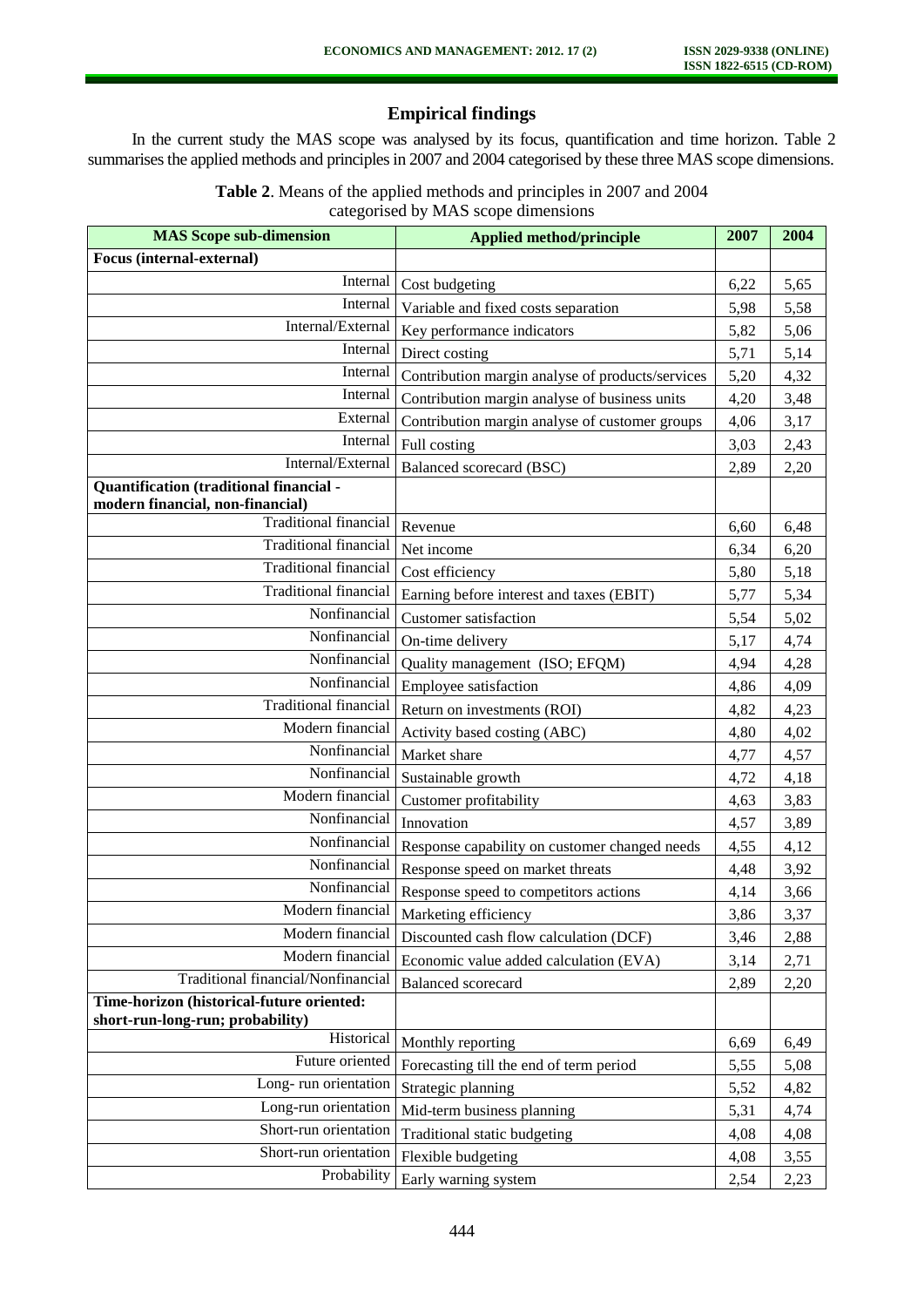Concerning the mostly applied methods/principles in the three specified scope categories respectively the results show few changes in the rankings of most highly used methods/principles between the years.

In both studied years the companies MAS scope can be characterised by high internal focus, traditional financial view, and by the combination of historical and future oriented information. More specifically, the focus of MAS in the surveyed companies conveys clearly the high interest on the internal dimensions, such as cost budgeting, variable and fixed costs separation, direct costing and contribution margin analyse. However, the shifts towards higher use of external dimension is noticeable on the higher use of key performance indicators (mean: 5,08 in 2004 and 5,82 in 2007) and contribution margin analyse of customer groups (mean: 3,17 and 4,08 respectively), which go align with the expected findings that the broad scope MAS would be valuable in the dynamic settings. The findings indicate the change towards the higher application of balanced scorecard approach (mean: 2,2 in 2004 and 2,89 in 2007), but it was still less intensively used than the other surveyed focus principles. During the last year, in the period of economic recession the usage of balanced scorecard seems to be intensified. The analysis of Estonian companies (Vadi et al , 2011) revealed that 42% of the investigated companies introduced consciously used BSC, in particular in bigger companies. At same time, less than 10% of Estonian machinery companies used BSC (Varblane et al., 2011). The respondents argued, that the main reason of this evidence is the fact that the companies of the industry have a quite simple business model.

Concerning the MAS quantification dimension the findings reveal the increasing high reliance on the traditional financial principles. Regard the quantification dimension companies tend to use less nonfinancial information than financial information. Studied Estonian companies tend to put also more emphasis on the traditional financial information (e.g. revenue, net income, cost efficiency and EBIT) than the modern financial approaches (e.g. customer profitability, DCF, EVA calculation) regardless the year. However, the findings outline also the positive trends like the increasing use of modern approaches ABC (mean: 4,02 in 2004 and 4,8 in 2007) and various nonfinancial approaches (e.g. customer satisfaction, employee satisfaction, sustainable growth). But the both studies from the last years (Vadi et al , 2011; Varblane et al., 2011) revealed that the focus has been shifted more and more on non-financial indicators. The general management study of Estonian companies (Vadi *et al*, 2011) revealed that market based external dates have been influenced equally with financial based dates the strategic planning processes in Estonian companies during recession period. In short term planning the financial dates played more important role.

With respect to MAS time horizon category the companies reported the common prevalence of historical dimension – monthly reporting (mean: 6,49 in 2004 and 6,69 in 2007) followed by the general future orientation view – forecasting till the end of term period (mean: 5,08 in 2004 and 5,55 in 2007). The findings indicate the increasing long-run orientation by higher application of strategic planning (mean: 4,82 in 2004 and 5,52 in 2007). Interestingly, the early warning system was indicated as the less intensively used approach, offering contrary to the expected the low emphasis on probability estimates for the companies operating in the dynamic economic environment. The studies from the economic recession period (see Vadi et al , 2011 and Varblane et al., 2011) revealed that the relevance of budgeting issues has been grown substantially in the circumstances economic decline. But there is an evidence, that companies stress more on short-term budgeting issues than on strategic approach. The companies argued that in more dynamic economic context there is more need on flexibility in budgeting issues. Therefore also the relevance of response capability on customer changed needs has been substantially increased (Varblane et al., 2011). In these circumstances also the planning period has been shortened, while the main share of budgets compiled for the period up to one-year has been increased. Only financial plans and development plans were mainly compiled for a period up to three years. Also the study (Vadi et al , 2011) revealed, that the relevance of budgeting issues were estimated higher than performance reporting ones.

### **Discussion and conclusions**

Current study highlights a number of changes in the usage intensity of examined MAS scope dimensions. The increasing attention on the external and nonfinancial approaches have positive effects in broadening the view about organisational performance and facilitating the company's adaption to the environment dynamism. Nevertheless, based on the empirical findings the MASs scope in studied companies are characterised largely by the traditional and financial based approaches (revenue, net income, EBIT, ROI). Our results are in line with the findings from previous studies, which confirm the primary importance of financial performance measures in general (Ittner *et al.*, 2003; Szychta, 2002; Haldma & Lääts, 2002). Thus, the Estonian companies follow international performance measurement patterns, where financial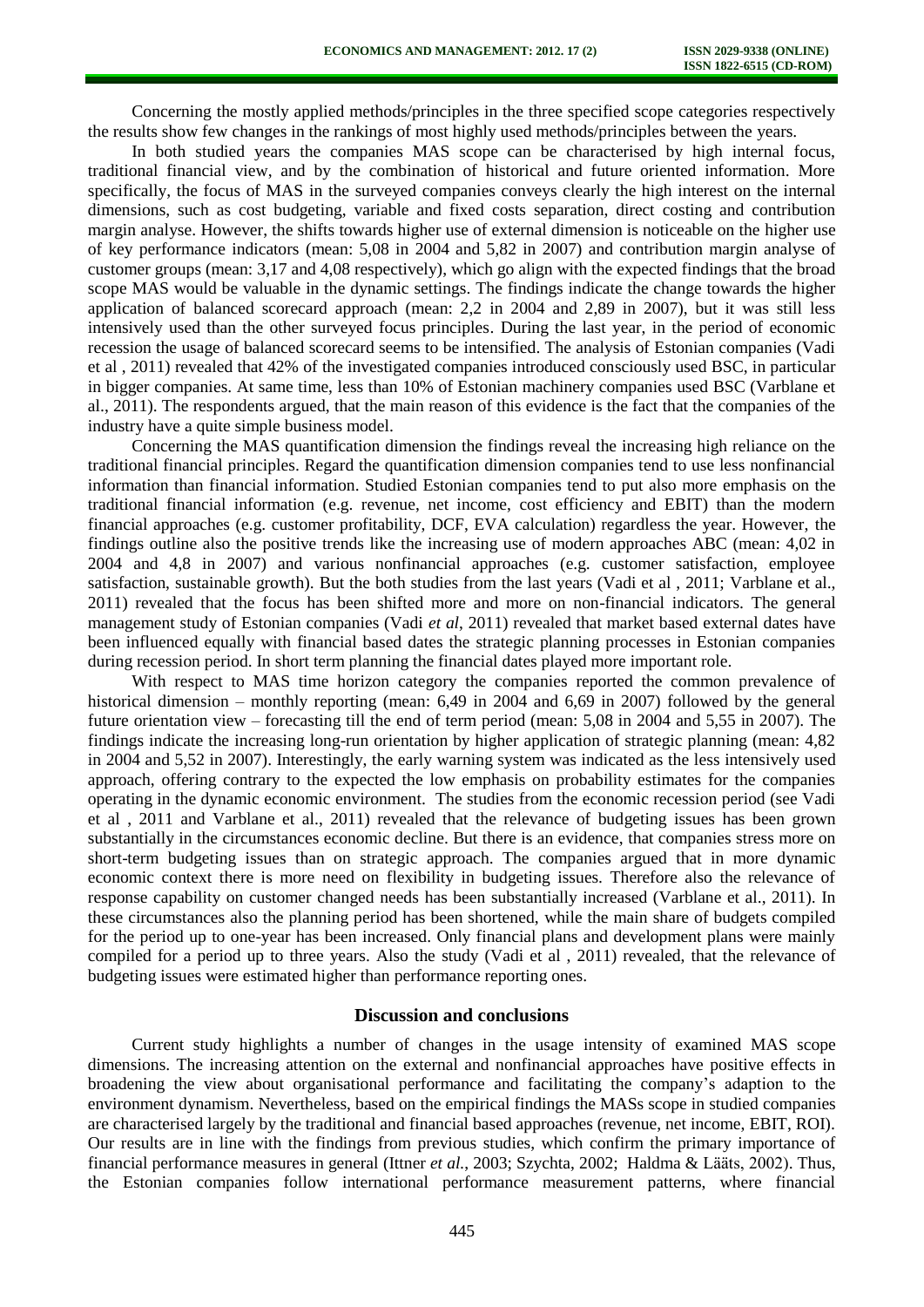performance measurement tools dominate non-financial ones and the adoption of integrated multidimensional performance measurement tools increases (Baines & Langfield-Smith, 2003). However, these traditional approaches tend to underestimate the complexity of organisational performance offering little support for the strategic management of companies operating in the dynamic business environment (Wickramasinghe & Alawattage, 2007). At the same time, the low attention on the value management methods (EVA calculation, DCF calculation, and early warning systems) in companies might indicate possible problems with the rationality concerns with their resources allocation. Without value-based performance information, managers tend to ignore the opportunities offered by these modern value management tools. These opportunities would help them to identify the causes of these changes in their organisations' external and internal environments on the company's future performance.

In addition, study revealed that one of the deficiencies in the companies studied related to the MAS focus was the higher usage of internal data (e.g. contribution margin analyse of products/services) and low usage of market related data (e.g. contribution margin analyse of customer group). This indicates the narrow scope of MAS complicating the visualisation of the possible impacts of management decisions on performance and the enhancement of economic rationality within the companies. Little attention on the external dimensions creates difficulties to react quickly on market changes or to respond to competitors actions for the companies operating in the dynamic economic environments. Therefore, managers should be more concerned about the just how appropriate their MAS is to their organisation, and how well it mirrors and integrates the broad spectrum of organisational performance aspects. As the studies from more dynamic economic context during the last years revealed, the relevance of response capability on customer needs has been substantially increased in the companies and as a consequence, the relevance of flexibility in budgeting issues has followed this shift.

The findings show that during the studied period the companies have stressed the application of different aspects reflecting the MASs' change towards broader scope, which is suitable to the dynamic context of the studied Estonian organisations. Initially the companies emphasised mainly the reliance on the internally oriented and financial information. Afterwards, MAS scope changes relate besides the conventional approaches also the contemporary developments, indicating the movement towards stronger implementation of broad-scope management accounting information, where besides the internally oriented and financial based historical information is accompanied by the external and non-financial aspects, and future oriented strategic focus. However, the paper offers evidences that the most intensively used scope categories include historical dimension in relation to the internal and traditional financial dimensions. At the same time our findings support Van der Stede (2011) idea, that in the dynamic economic context the importance of budgeting has been grown substantially while the relevance of budgeting issues were estimated by Estonian companies higher than performance reporting issues.

The current paper has a number of limitations that must be considered. The main deficiency arises from the selected research method, namely survey, which does not permit to reveal more details of the MAS scope change process. The limited number of questionnaire responses may cause a generalisation bias and the surveyed years do not offer more recent developments in these companies. Therefore, it would be useful to repeat the conducted survey not only in Estonia, but also in the other dynamic economies. The comparison across the years and countries could expand the knowledge of changes in MAS scope in a dynamic economic context.

This study can have implications for managers everyday work, when they need to select between various performance measurement and management instruments appropriate for their organisation. The increasing complexity of MAS scope towards deeper external focus, higher usage of nonfinancial parameters and strategic time horizon, reflecting the variety of performance dimensions, seem to be inevitable for the successful decision-making for the organisations operating in dynamic economic environment.

#### **References**

- 1. Chenhall, R. & Morris, D. (1986), The impact of structure, environment, and interdependence on the perceived usefulness of management accounting systems, *Accounting Review,* 61, 16–35.
- 2. Baiens, A. & [Langfield-Smith,](http://www.sciencedirect.com/science?_ob=RedirectURL&_method=outwardLink&_partnerName=27983&_origin=article&_zone=art_page&_linkType=scopusAuthorDocuments&_targetURL=http%3A%2F%2Fwww.scopus.com%2Fscopus%2Finward%2Fauthor.url%3FpartnerID%3D10%26rel%3D3.0.0%26sortField%3Dcited%26sortOrder%3Dasc%26author%3DLangfield-Smith,%2520Kim%26authorID%3D6602681783%26md5%3Dbe909be7d131fdc05d72af5347746f50&_acct=C000043701&_version=1&_userid=9056232&md5=764b6758f2e8524469f005455c9072db) K. (2003), Antecedents to management accounting change: a structural equation approach, *Accounting, Organizations and Society,* 28 (7/8), 675-698.
- 3. Bouwens, J. & Abernethy, M. (2000), The consequences of customization on management accounting system design, *Accounting, Organizations and Society,*.25 (3), 221–259.